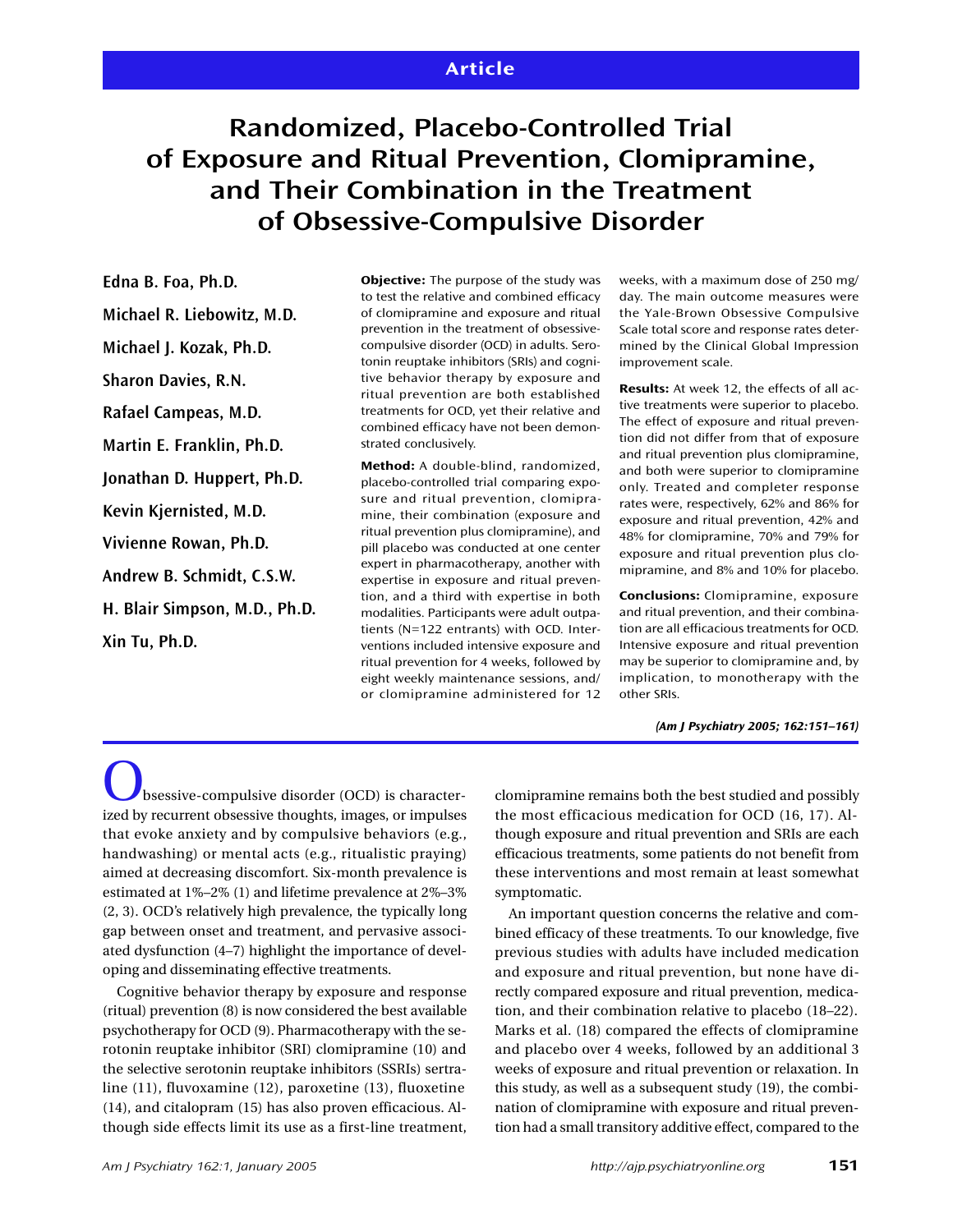**TABLE 1. Rationale for Inclusion and Exclusion Criteria in a 12-Week Randomized, Placebo-Controlled Trial Comparing the Effects of Exposure and Ritual Prevention, Clomipramine, and Their Combination in the Treatment of Obsessive-Compulsive Disorder (OCD)**

| Age 18–70 years inclusive<br>Adult treatment study<br>Disorder of interest<br>Primary DSM-III-R or DSM-IV diagnosis<br>of OCD (disorder associated with<br>most distress or most interference<br>in the patient's life)<br>Yale-Brown Obsessive Compulsive<br>Indicates clinically<br>Scale total score $\geq 16$<br>important OCD<br>Stable symptoms<br>Illness duration $\geq$ 1 year<br>Exclusion criteria<br>Other primary or co-primary<br>May require additional<br>psychiatric disorder<br>or different treatments<br>May require additional<br>Current major depressive episode and<br>Hamilton depression scale score >18<br>or different treatments<br>Prominent suicidal ideation<br>May require additional<br>or different treatments<br>May require additional<br>Alcohol or substance dependence<br>or different treatments<br>in past 6 months<br>Current schizotypal or borderline<br>May require additional<br>personality disorder<br>or different treatments;<br>poor prognostic<br>indicators of outcome<br>Confounds internal validity<br>Past adequate treatment with<br>clomipramine $(\geq 150 \text{ mg/day}$ for<br>of treatment assignment;<br>more than 4 weeks)<br>unsystematic sampling<br>bias<br>Confounds internal validity<br>Prior adequate treatment with | Criterion                    | Rationale                |
|-----------------------------------------------------------------------------------------------------------------------------------------------------------------------------------------------------------------------------------------------------------------------------------------------------------------------------------------------------------------------------------------------------------------------------------------------------------------------------------------------------------------------------------------------------------------------------------------------------------------------------------------------------------------------------------------------------------------------------------------------------------------------------------------------------------------------------------------------------------------------------------------------------------------------------------------------------------------------------------------------------------------------------------------------------------------------------------------------------------------------------------------------------------------------------------------------------------------------------------------------------------------------------------------------|------------------------------|--------------------------|
|                                                                                                                                                                                                                                                                                                                                                                                                                                                                                                                                                                                                                                                                                                                                                                                                                                                                                                                                                                                                                                                                                                                                                                                                                                                                                               | Inclusion criteria           |                          |
|                                                                                                                                                                                                                                                                                                                                                                                                                                                                                                                                                                                                                                                                                                                                                                                                                                                                                                                                                                                                                                                                                                                                                                                                                                                                                               |                              |                          |
|                                                                                                                                                                                                                                                                                                                                                                                                                                                                                                                                                                                                                                                                                                                                                                                                                                                                                                                                                                                                                                                                                                                                                                                                                                                                                               |                              |                          |
|                                                                                                                                                                                                                                                                                                                                                                                                                                                                                                                                                                                                                                                                                                                                                                                                                                                                                                                                                                                                                                                                                                                                                                                                                                                                                               |                              |                          |
|                                                                                                                                                                                                                                                                                                                                                                                                                                                                                                                                                                                                                                                                                                                                                                                                                                                                                                                                                                                                                                                                                                                                                                                                                                                                                               |                              |                          |
|                                                                                                                                                                                                                                                                                                                                                                                                                                                                                                                                                                                                                                                                                                                                                                                                                                                                                                                                                                                                                                                                                                                                                                                                                                                                                               |                              |                          |
|                                                                                                                                                                                                                                                                                                                                                                                                                                                                                                                                                                                                                                                                                                                                                                                                                                                                                                                                                                                                                                                                                                                                                                                                                                                                                               |                              |                          |
|                                                                                                                                                                                                                                                                                                                                                                                                                                                                                                                                                                                                                                                                                                                                                                                                                                                                                                                                                                                                                                                                                                                                                                                                                                                                                               |                              |                          |
|                                                                                                                                                                                                                                                                                                                                                                                                                                                                                                                                                                                                                                                                                                                                                                                                                                                                                                                                                                                                                                                                                                                                                                                                                                                                                               |                              |                          |
|                                                                                                                                                                                                                                                                                                                                                                                                                                                                                                                                                                                                                                                                                                                                                                                                                                                                                                                                                                                                                                                                                                                                                                                                                                                                                               |                              |                          |
|                                                                                                                                                                                                                                                                                                                                                                                                                                                                                                                                                                                                                                                                                                                                                                                                                                                                                                                                                                                                                                                                                                                                                                                                                                                                                               |                              |                          |
|                                                                                                                                                                                                                                                                                                                                                                                                                                                                                                                                                                                                                                                                                                                                                                                                                                                                                                                                                                                                                                                                                                                                                                                                                                                                                               |                              |                          |
|                                                                                                                                                                                                                                                                                                                                                                                                                                                                                                                                                                                                                                                                                                                                                                                                                                                                                                                                                                                                                                                                                                                                                                                                                                                                                               |                              |                          |
|                                                                                                                                                                                                                                                                                                                                                                                                                                                                                                                                                                                                                                                                                                                                                                                                                                                                                                                                                                                                                                                                                                                                                                                                                                                                                               |                              |                          |
|                                                                                                                                                                                                                                                                                                                                                                                                                                                                                                                                                                                                                                                                                                                                                                                                                                                                                                                                                                                                                                                                                                                                                                                                                                                                                               |                              |                          |
|                                                                                                                                                                                                                                                                                                                                                                                                                                                                                                                                                                                                                                                                                                                                                                                                                                                                                                                                                                                                                                                                                                                                                                                                                                                                                               |                              |                          |
|                                                                                                                                                                                                                                                                                                                                                                                                                                                                                                                                                                                                                                                                                                                                                                                                                                                                                                                                                                                                                                                                                                                                                                                                                                                                                               |                              |                          |
|                                                                                                                                                                                                                                                                                                                                                                                                                                                                                                                                                                                                                                                                                                                                                                                                                                                                                                                                                                                                                                                                                                                                                                                                                                                                                               |                              |                          |
|                                                                                                                                                                                                                                                                                                                                                                                                                                                                                                                                                                                                                                                                                                                                                                                                                                                                                                                                                                                                                                                                                                                                                                                                                                                                                               |                              |                          |
|                                                                                                                                                                                                                                                                                                                                                                                                                                                                                                                                                                                                                                                                                                                                                                                                                                                                                                                                                                                                                                                                                                                                                                                                                                                                                               |                              |                          |
|                                                                                                                                                                                                                                                                                                                                                                                                                                                                                                                                                                                                                                                                                                                                                                                                                                                                                                                                                                                                                                                                                                                                                                                                                                                                                               |                              |                          |
|                                                                                                                                                                                                                                                                                                                                                                                                                                                                                                                                                                                                                                                                                                                                                                                                                                                                                                                                                                                                                                                                                                                                                                                                                                                                                               |                              |                          |
|                                                                                                                                                                                                                                                                                                                                                                                                                                                                                                                                                                                                                                                                                                                                                                                                                                                                                                                                                                                                                                                                                                                                                                                                                                                                                               |                              |                          |
|                                                                                                                                                                                                                                                                                                                                                                                                                                                                                                                                                                                                                                                                                                                                                                                                                                                                                                                                                                                                                                                                                                                                                                                                                                                                                               |                              |                          |
|                                                                                                                                                                                                                                                                                                                                                                                                                                                                                                                                                                                                                                                                                                                                                                                                                                                                                                                                                                                                                                                                                                                                                                                                                                                                                               |                              |                          |
|                                                                                                                                                                                                                                                                                                                                                                                                                                                                                                                                                                                                                                                                                                                                                                                                                                                                                                                                                                                                                                                                                                                                                                                                                                                                                               |                              |                          |
|                                                                                                                                                                                                                                                                                                                                                                                                                                                                                                                                                                                                                                                                                                                                                                                                                                                                                                                                                                                                                                                                                                                                                                                                                                                                                               | ntensive exposure and ritual | of treatment assignment; |
| prevention (>3 visits per week for<br>unsystematic sampling                                                                                                                                                                                                                                                                                                                                                                                                                                                                                                                                                                                                                                                                                                                                                                                                                                                                                                                                                                                                                                                                                                                                                                                                                                   |                              |                          |
| more than 2 weeks)<br>hias                                                                                                                                                                                                                                                                                                                                                                                                                                                                                                                                                                                                                                                                                                                                                                                                                                                                                                                                                                                                                                                                                                                                                                                                                                                                    |                              |                          |
| Significant abnormalities in ECG<br>Increased risks for patients                                                                                                                                                                                                                                                                                                                                                                                                                                                                                                                                                                                                                                                                                                                                                                                                                                                                                                                                                                                                                                                                                                                                                                                                                              |                              |                          |
| randomly assigned to                                                                                                                                                                                                                                                                                                                                                                                                                                                                                                                                                                                                                                                                                                                                                                                                                                                                                                                                                                                                                                                                                                                                                                                                                                                                          |                              |                          |
| receive clomipramine                                                                                                                                                                                                                                                                                                                                                                                                                                                                                                                                                                                                                                                                                                                                                                                                                                                                                                                                                                                                                                                                                                                                                                                                                                                                          |                              |                          |

combination of placebo with exposure and ritual prevention. However, the designs of both studies did not allow for a direct comparison of exposure and ritual prevention and clomipramine alone. Cottraux et al. (20) found that the combination of exposure and ritual prevention with fluvoxamine produced similar acute and 6-month reductions in OCD symptoms; exposure and ritual prevention plus fluvoxamine led to slightly greater short-term, but not long-term, improvement in depression than did exposure and ritual prevention alone. The use of antiexposure instructions in the fluvoxamine alone condition limits the conclusions that can be drawn from this study. More recently, Hohagen et al. (21) found that exposure and ritual prevention plus fluvoxamine was superior to exposure and ritual prevention plus placebo, but van Balkom et al. (22) failed to detect any additive effect for fluvoxamine over exposure and ritual prevention alone. Differences in sampling, experimental design, and exposure and ritual prevention procedures (e.g., number and spacing of sessions) compromise direct comparison of these results. Generally speaking, design and procedural issues in existing studies do not permit strong conclusions regarding the relative efficacy of exposure and ritual prevention, SRIs, and their combination, which are vital for guiding the clinical practice of OCD treatment.

To avoid previous pitfalls, in the present study we used a manual-based, empirically validated version of exposure and ritual prevention; an adequate dose of clomipramine and an adequate duration of clomipramine treatment; and a straightforward one-by-four study design. The study was conducted at three centers: one known for its expertise in exposure and ritual prevention (Center for the Treatment and Study of Anxiety, University of Pennsylvania, Philadelphia), one for its expertise in psychopharmacological treatment (Anxiety Disorders Clinic, New York State Psychiatric Institute, New York), and one experienced with both modalities (St. Boniface General Hospital, Winnipeg, Manitoba, Canada). By having each site conduct all treatments after extensive training and with ongoing supervision of research staff, we sought to ensure that treatments were consistently administered in an expert fashion across sites. We hypothesized that 1) exposure and ritual prevention, clomipramine, and exposure and ritual prevention plus clomipramine would each be superior to placebo; 2) exposure and ritual prevention plus clomipramine would be superior to exposure and ritual prevention alone or clomipramine alone; and 3) exposure and ritual prevention would be superior to clomipramine.

# **Method**

# *Study Participants*

Inclusion and exclusion criteria are presented in Table 1. Participants were recruited through self-referrals, professional referrals, and media advertisements and needed to live within a commutable distance from their study site. Active recruitment into the trial occurred in 1990–2000.

#### *Randomization and Blinding*

Treatment assignment was done randomly within blocks of four. If a patient withdrew from the trial after learning his/her assignment but before baseline assessment or treatment, another patient was assigned to that condition within the block of four. In mid-trial, preliminary analyses revealed that a smaller placebo group would afford sufficient power. Thereafter, patients were randomly assigned in blocks of seven with one placebo slot. Independent evaluators, who remained blind to treatment assignment, conducted the assessments. Psychiatrists were blind to patients' medication assignment and therapy status. The therapists who provided exposure and ritual prevention were blind to patients' medication status.

#### *Study Design*

Patients were recruited in Philadelphia, New York, and at the satellite site in Winnipeg. The institutional review boards at each site approved the study, and written informed consent was obtained from study participants after a full explanation of procedures.

## *Procedures*

**Initial screening.** Potential patients underwent a psychiatric evaluation by senior clinicians, were assessed with the Structured Clinical Interview for DSM-IV (23) to confirm psychiatric diagnosis, and received a comprehensive medical evaluation. Patients who were taking psychoactive medication at intake underwent a drug-free period before the pretreatment assessment (6 weeks for fluoxetine, 4 weeks for other SSRIs, and 2 weeks for other psychotropic medications). Eligible participants were randomly as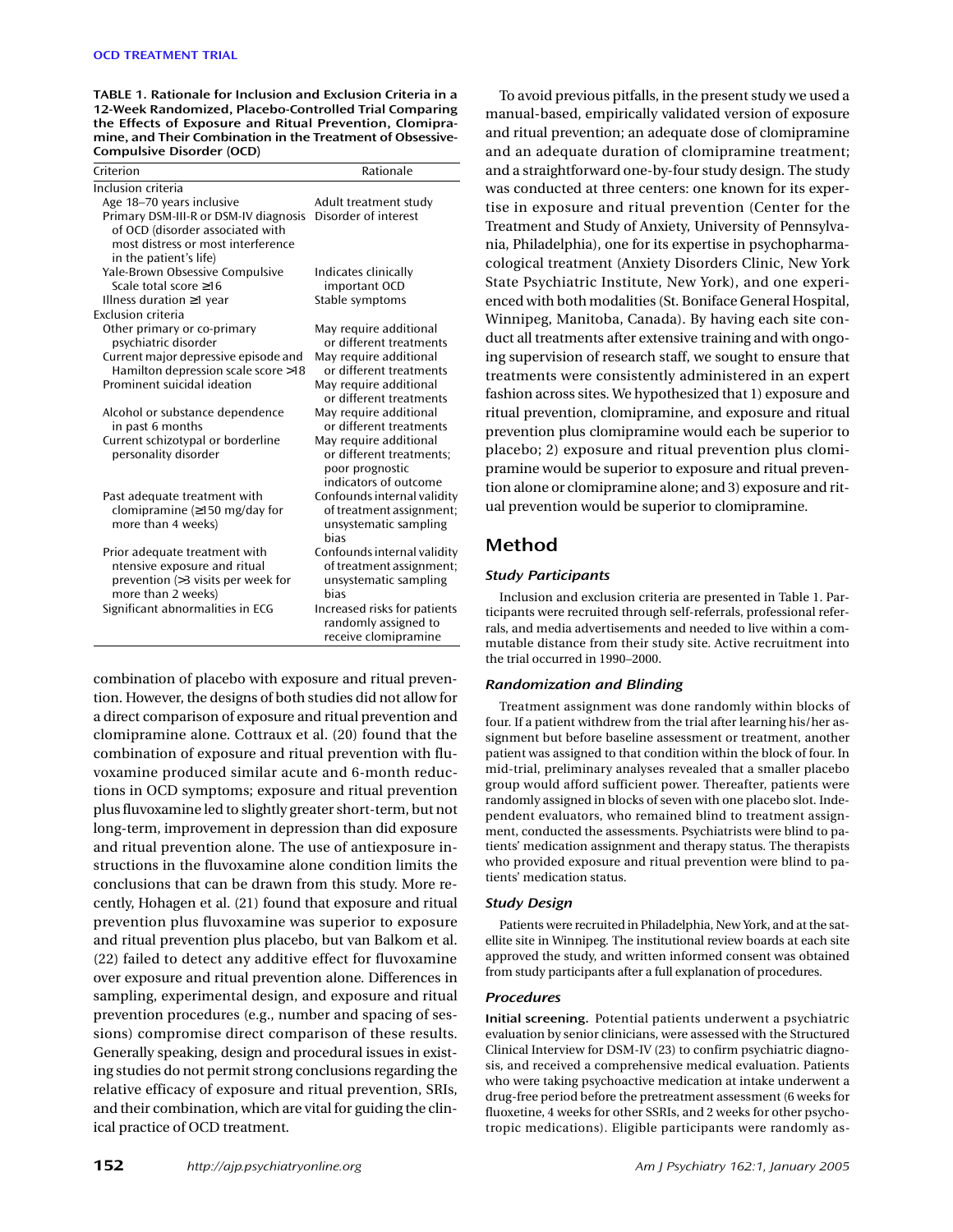signed to receive 1) exposure and ritual prevention, 2) clomipramine, 3) exposure and ritual prevention plus clomipramine, or 4) placebo. After random assignment to treatment conditions, patients were scheduled for the pretreatment assessment.

**Measures.** Independent evaluators rated OCD symptom severity at weeks 0, 4, 8, and 12. The primary outcome measure was the mean total score on the Yale-Brown Obsessive Compulsive Scale (24–26), a 10-item interviewer measure of symptom severity with a range from 0 to 40. A score of 16 or greater indicates clinically relevant OCD; a score below 11 indicates mild symptoms. Other OCD measures included the Clinical Global Impression (CGI) scales for severity (1=no symptoms to 7=very severe symptoms) and improvement (1=very much improved to 7=very much worse) (27), and the NIMH Global Obsessive-Compulsive Scale (28–32), a single-item clinician rated index of OCD illness severity ranging from 1 (normal) to 15 (very severe). Response status was defined by a score of 1 (very much improved) or 2 (much improved) on the CGI improvement scale. Depression was measured with the 17-item version of the Hamilton Depression Rating Scale (33, 34).

#### *Treatments*

The manual-based treatment procedures are summarized in the following sections.

**Exposure and ritual prevention.** After two information-gathering sessions, exposure sessions, each lasting 2 hours, were conducted each weekday over a 3-week period (15 sessions), and daily exposure and ritual prevention homework (up to 2 hours a day) were assigned. Imaginal and in vivo exposure exercises were used in each treatment session. Objects or situations evoking moderate obsessional distress were introduced at first, with progression to the most feared situation by the sixth exposure session. During sessions, therapists discussed patients' OCD-related beliefs and the disconfirmatory evidence provided by exposure exercises. Daily homework was designed by the therapist in collaboration with the patient and consisted of self-monitoring and further exposure to stimuli similar to those confronted in that day's session. Ritual prevention entailed instructions to abstain from ritualistic behavior throughout the 3-week period (35). Therapists visited the patients' homes twice (4 hours total) in the fourth week to promote generalizability of treatment gains by conducting exposures in contexts relevant to the patient's functioning. For the remaining 8 weeks, 45-minute sessions were conducted weekly to promote maintenance. The patient and therapist discussed the patient's remaining OCD symptoms and how to combat them; no new in-session exposure exercises were assigned.

**Clomipramine or placebo.** Patients were seen weekly for 30 minutes by their psychiatrist for medication adjustment. The dosage schedule was fixed for the first 5 weeks, starting at 25 mg/ day and increasing to 200 mg/day with an optional increase thereafter to 250 mg/day if the patient tolerated the dose and if a higher dose was indicated. Increases could be delayed or doses lowered for adverse events. Patients were encouraged to expose themselves to situations that evoked their obsessions while refraining from ritualizing, without systematic exposure instructions or homework.

**Exposure and ritual prevention plus clomipramine.** The patients began and continued both treatments simultaneously, according to the procedures described for exposure and ritual prevention alone and for clomipramine alone.

#### *Quality Control Procedures*

Exposure and ritual prevention therapists received training and ongoing weekly supervision from faculty from the Philadelphia site. Training included observing experts who conducted exposure and ritual prevention and completing at least one training case of exposure and ritual prevention. Psychiatrists received training and ongoing supervision from faculty from the New York site. Independent evaluators received training and ongoing supervision from Philadelphia faculty and performed practice ratings of taped interviews intermittently during the study. Throughout, independent evaluators from New York and Philadelphia met to discuss assessment issues and rated specific assessments together to ensure interrater reliability. Before each assessment by the independent evaluator, patients were reminded not to discuss their treatment in order to maintain the blind.

#### *Statistical Methods*

First, to detect possible pretreatment differences among conditions, we conducted one-way analyses of variance (ANOVAs) on each of the OCD outcome measures. Second, we examined the differential efficacy of the conditions at weeks 4 and 12 using linear mixed-effects models from the SAS procedure MIXED (SAS Institute, Cary, N.C.). Piecewise linear growth curve models with a change point at week 4 and an unstructured variance model provided the best fit for the data. These models were applied to each of the three continuous OCD outcome measures. We estimated week 4 and week 12 scores and compared outcome using the same linear mixed-effects models. Endpoint analyses were selected over change from baseline to allow comparison of the study results with those of prior outcome trials and to get an estimation of posttreatment severity. Because no pretreatment differences among conditions were detected among of the measures, endpoint analyses and change scores were equivalent. We chose linear mixed-effects models for our primary outcome analyses because this method is more powerful and may also be less biased than traditional ANOVA methods (36, 37).

Third, we examined site and demographic effects by including an indicator and its interactions with treatment and time in the piecewise linear mixed-effects models. When the interaction of site by treatment or site by time was significant, we conducted follow-up analyses to explain these interactions. Because of the small number of subjects at the Winnipeg site (N=14), data for the Winnipeg subjects were not included in follow-up site analyses. Fourth, we used both chi-square analyses and generalized linear models (SAS procedure GENMOD) for the ordinal data from the CGI improvement scale to examine response status (very much improved and/or much improved versus other response statuses). These analyses used the default model option for GENMOD in SAS. They were based on the complementary log-log link for ordinal responses and were conducted separately for patients who completed at least one treatment session (treated group) and patients who completed the acute 12-week phase of the study (completer group). Alpha was set to 0.05, two-tailed, for all analyses.

# **Results**

# *Pretreatment Clinical and Demographic Characteristics*

One hundred forty-nine patients were randomly assigned to treatment groups (see flowchart in Figure 1). Of these, 27 dropped out after learning their treatment assignment and before receiving pretreatment assessments or any treatment and thus are not included in analyses. Of the 122 patients who were randomly assigned to treatment groups and who entered treatment, 56 were treated in Philadelphia, 52 in New York, and 14 in Winnipeg. The only pretreatment difference between patients at the three sites was in the NIMH Global Obsessive-Compulsive Scale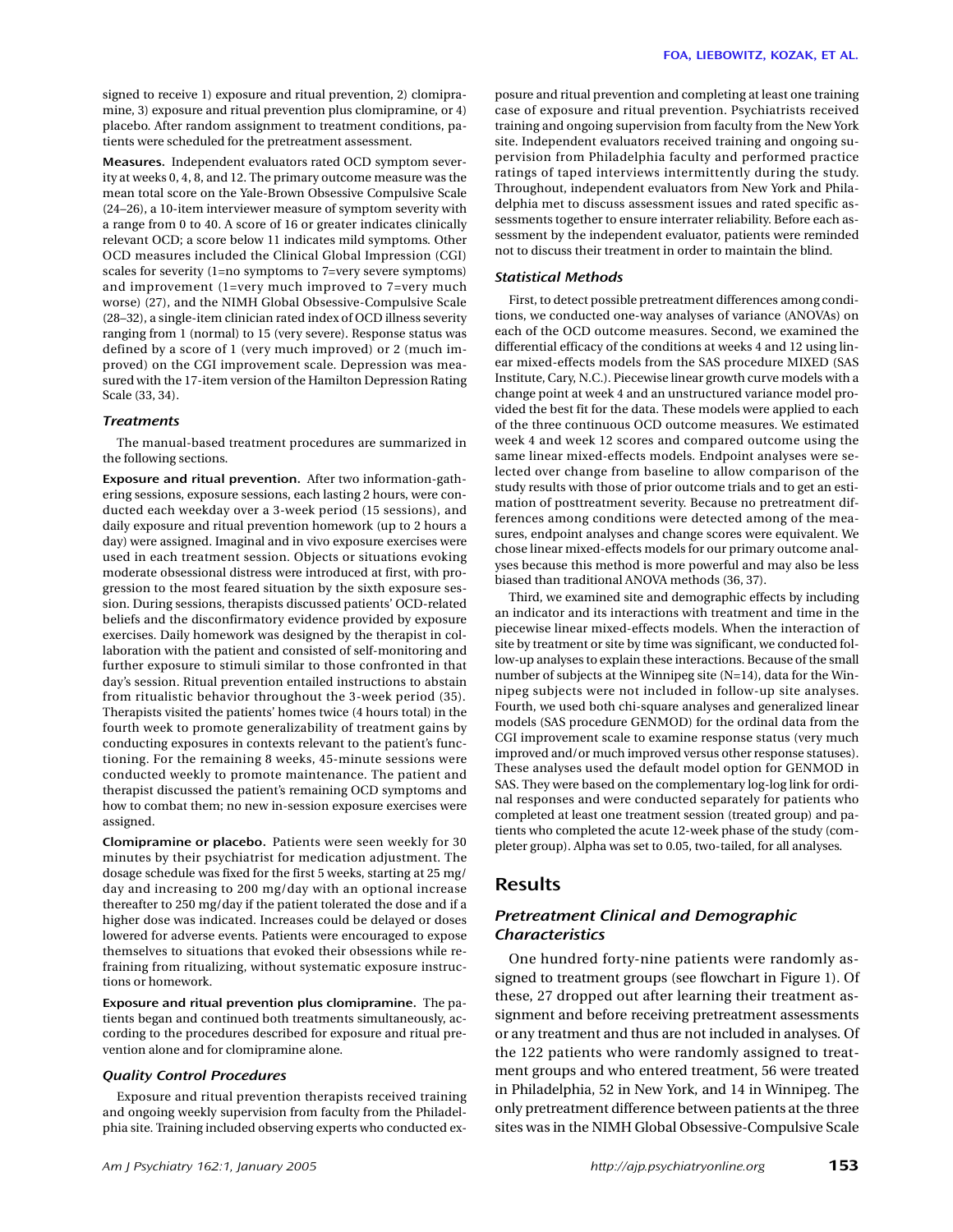**FIGURE 1. Flowchart of a 12-Week Randomized, Placebo-Controlled Trial Comparing the Effects of Exposure and Ritual Prevention, Clomipramine, and Their Combination in the Treatment of Patients With Obsessive-Compulsive Disorder**



score (the mean score for the Philadelphia site was higher than that for the New York site,  $F=4.93$ ,  $df=1$ , 105,  $p<0.05$ ). There were no other differences among conditions (Table 2) or sites on demographic variables nor in pretreatment scores on the Yale-Brown Obsessive Compulsive Scale (F= 1.0, df=3, 118, n.s.), CGI severity scale (F=0.7, df=3, 118, n.s.), NIMH Global Obsessive-Compulsive Scale (F=0.4, df=3, 118, n.s.), or Hamilton depression scale (F=0.2, df=3, 118, n.s.).

# *Treatment Efficacy*

Results of the primary analyses comparing the four conditions are presented in Table 3 and in Figure 2.

# *Endpoint Analyses (week 12)*

**Linear mixed-effects model analyses.** Linear mixedeffects model analyses indicated treatment differences in response over the 12-week period for scores on the Yale-Brown Obsessive Compulsive Scale (weeks 0–4-by-condition: F=30.4, df=3, 118, p<0.0001; weeks 4–12-by-condition: F=2.8, df=3, 118, p=0.04), CGI severity scale (weeks 0– 4-by-condition: F=17.1, df=3, 118, p<0.0001; weeks 4–12 by-condition: F=1.6, df=3, 118, p=0.21), and NIMH Global Obsessive-Compulsive Scale (weeks 0–4-by-condition: F=

23.4, df=3, 118, p<0.0001; weeks 4–12-by-condition: F=2.0, df=3, 118, p=0.12).

At week 12, the scores on all measures of patients receiving active treatments were significantly lower than those of patients receiving placebo (all F>4.0, df=1, 118, all p<0.05). Exposure and ritual prevention was superior to clomipramine on all measures (all F>6.6, df=1, 118, all p≤0.01). Exposure and ritual prevention plus clomipramine was superior to clomipramine on all measures (all F>10, df=1, 118, all p<0.01). No differences between exposure and ritual prevention and exposure and ritual prevention plus clomipramine were found on any measure  $\text{(all F<1.0, df=1, 118, p>0.20)}.$ 

**Response status analyses.** Response status was analyzed in two ways: 1) by responder status (CGI improvement=1 or 2 versus ≥3) and 2) by stratifying according to response status, as follows: excellent response (CGI improvement=1), response (CGI improvement=2), and nonresponse (CGI improvement ≥3). Conditions differed with respect to responder status ( $\chi^2$ =25.5, df=4, p<0.001 for the treated group;  $\chi^2$ =29.3, df=4, p<0.001 for the completer group) and for excellent response ( $\chi^2$ =33.6, df=3, p<0.001 for the treated group;  $\chi^2$ =38.8, df=3, p<0.001 for the completer group).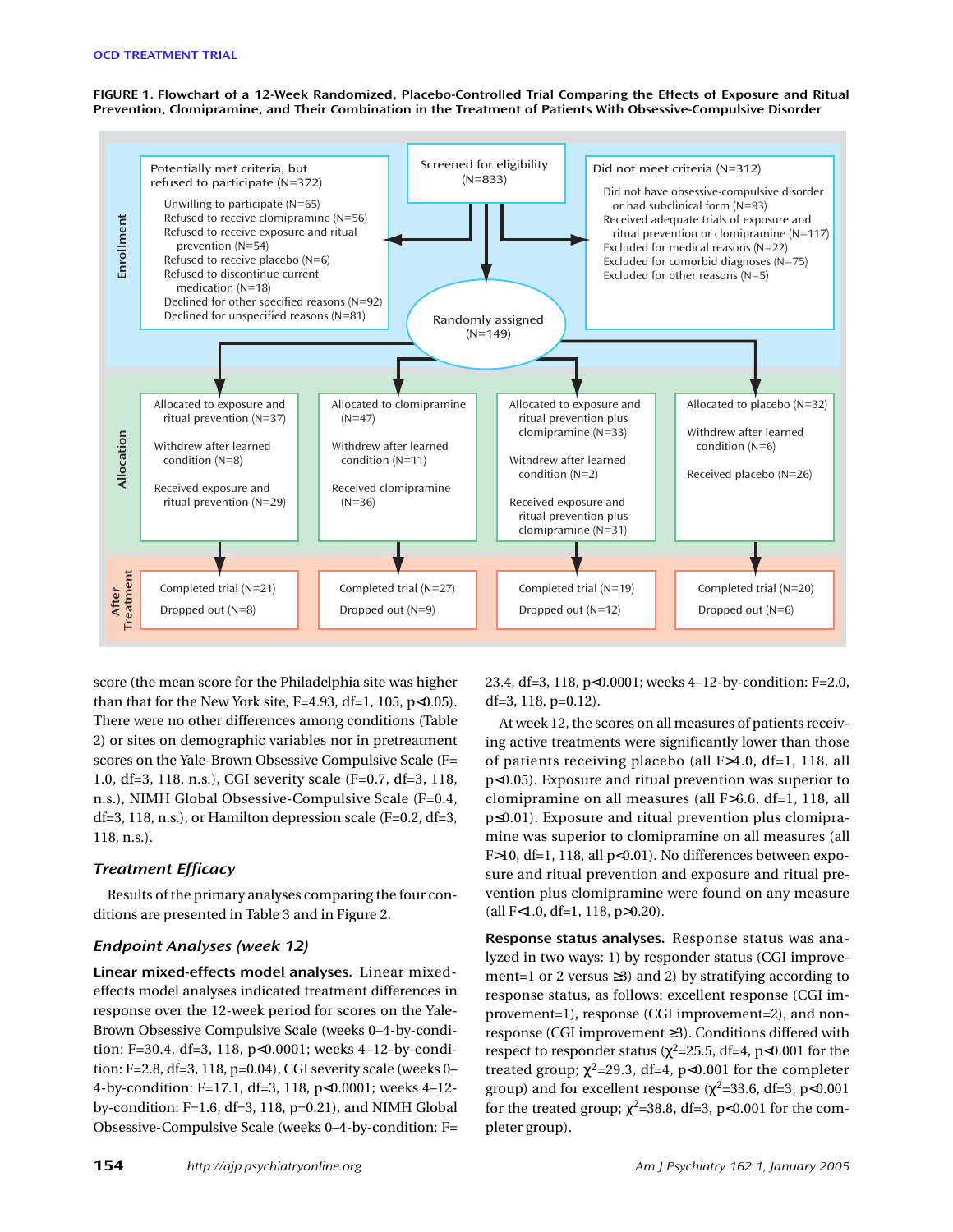**TABLE 2. Pretreatment Characteristics of Patients With Obsessive-Compulsive Disorder (OCD) in a 12-Week Randomized, Placebo-Controlled Trial Comparing the Effects of Treatment With Exposure and Ritual Prevention, Clomipramine, and Their Combination**

| Characteristic                                                                                      | Patients<br>Receiving<br>Exposure and<br>Ritual<br>Prevention<br>$(N=29)$ |                     | Patients<br>Receiving<br>Clomipramine<br>$(N=36)$ |                     | Patients<br>Receiving<br>Exposure and<br>Ritual<br><b>Prevention Plus</b><br>Clomipramine<br>$(N=31)$ |                     | Patients<br>Receiving<br>Placebo<br>$(N=26)$ |                                    | <b>All Patients</b><br>$(N=122)$ |                      |                      | Analysis                   |                      |
|-----------------------------------------------------------------------------------------------------|---------------------------------------------------------------------------|---------------------|---------------------------------------------------|---------------------|-------------------------------------------------------------------------------------------------------|---------------------|----------------------------------------------|------------------------------------|----------------------------------|----------------------|----------------------|----------------------------|----------------------|
|                                                                                                     | Mean                                                                      | <b>SD</b>           | Mean                                              | <b>SD</b>           | Mean                                                                                                  | <b>SD</b>           | Mean                                         | <b>SD</b>                          | Mean                             | <b>SD</b>            | F                    | df                         | p                    |
| Age (years)<br>Age at onset of OCD (years)<br>Duration of OCD (years)<br><b>Hamilton Depression</b> | 33.8<br>19.7<br>14.4                                                      | 8.9<br>10.6<br>11.5 | 35.7<br>16.4<br>19.0                              | 11.3<br>8.9<br>11.1 | 35.0<br>17.1<br>17.3                                                                                  | 12.2<br>7.6<br>12.8 | 34.3<br>19.4<br>13.8                         | 11.4<br>12.8<br>10.2               | 34.8<br>18.0<br>16.4             | 10.9<br>10.0<br>11.5 | 0.18<br>0.73<br>1.26 | 3, 117<br>3, 101<br>3, 101 | 0.91<br>0.54<br>0.29 |
| Rating Scale score                                                                                  | 10.5                                                                      | 6.0                 | 10.1                                              | 5.6                 | 9.4                                                                                                   | 4.7                 | 10.1                                         | 7.0                                | 10.0                             | 5.8                  | 0.16                 | 3, 117                     | 0.92                 |
|                                                                                                     | ${\sf N}$                                                                 | %                   | $\mathsf{N}$                                      | $\%$                | $\mathsf{N}$                                                                                          | $\%$                | N                                            | $\%$                               | $\mathsf{N}$                     | $\%$                 | $\chi^2$             | df                         | p                    |
| Sex<br>Male<br>Female                                                                               | 11<br>18                                                                  | 38<br>62            | 18<br>18                                          | 50<br>50            | 19<br>12                                                                                              | 61<br>39            | 16<br>10                                     | 62<br>38                           | 64<br>58                         | 52<br>48             | 4.4                  | 3                          | 0.22                 |
| Ethnicity                                                                                           |                                                                           |                     |                                                   |                     |                                                                                                       |                     |                                              |                                    |                                  |                      | 8.3                  | 9                          | 0.50                 |
| Caucasian                                                                                           | 25                                                                        | 86                  | 32                                                | 89                  | 24                                                                                                    | 77                  | 22                                           | 85                                 | 103                              | 84                   |                      |                            |                      |
| Asian                                                                                               | $\overline{2}$                                                            | 7                   | $\bf{0}$                                          | $\boldsymbol{0}$    | 1                                                                                                     | 3                   | $\overline{2}$                               | 8                                  | 5                                | 4                    |                      |                            |                      |
| Latino<br>African American                                                                          | 0<br>1                                                                    | 0<br>3              | 1<br>$\overline{2}$                               | 3<br>6              | 3<br>1                                                                                                | 10<br>3             | 1<br>$\boldsymbol{0}$                        | $\overline{4}$<br>$\boldsymbol{0}$ | 5<br>$\overline{4}$              | 4<br>3               |                      |                            |                      |
| Not known                                                                                           | 1                                                                         | 3                   | $\mathbf{1}$                                      | 3                   | $\overline{2}$                                                                                        | 6                   | 1                                            | $\overline{4}$                     | 5                                | $\overline{4}$       |                      |                            |                      |
| Marital status                                                                                      |                                                                           |                     |                                                   |                     |                                                                                                       |                     |                                              |                                    |                                  |                      | 5.7                  | 9                          | 0.77                 |
| Single                                                                                              | 18                                                                        | 62                  | 17                                                | 47                  | 19                                                                                                    | 61                  | 16                                           | 62                                 | 70                               | 57                   |                      |                            |                      |
| Married                                                                                             | 8                                                                         | 28                  | 12                                                | 33                  | 7                                                                                                     | 23                  | $\overline{4}$                               | 15                                 | 31                               | 25                   |                      |                            |                      |
| Divorced/separated                                                                                  | $\overline{2}$                                                            | 7                   | $\overline{2}$                                    | 6                   | 1                                                                                                     | 3                   | 3                                            | 12                                 | 8                                | 7                    |                      |                            |                      |
| Widowed<br>Not known                                                                                | 0<br>1                                                                    | $\bf{0}$<br>3       | $\mathbf{1}$<br>$\overline{4}$                    | 3<br>11             | $\boldsymbol{0}$<br>4                                                                                 | $\mathbf{0}$<br>13  | $\mathbf{0}$<br>3                            | 0<br>12                            | 1<br>12                          | 1<br>10              |                      |                            |                      |

There were more responders and more excellent responders in each of the active treatment conditions, compared to the placebo condition, in both the treated group and the completer group. The exposure and ritual prevention condition and the clomipramine condition did not differ in the number of responders in the treated group  $(\chi^2=2.7, df=1, p=0.10)$  but did differ in the number of responders in the completer group ( $\chi^2$ =7.3, df=1, p<0.01). The exposure and ritual prevention condition had a greater number of excellent responders than the clomipramine condition in both the treated group and the completer group ( $\chi^2$ =5.3, df=1, p=0.02;  $\chi^2$ =10.8, df=1, p= 0.001, respectively). The exposure and ritual prevention plus clomipramine condition had more responders than the clomipramine condition in the treated group ( $\chi^2$ =4.5, df=1, p<0.05) and the completer group ( $\chi^2$ =4.4, df=1, p<0.05). There were more excellent responders in the exposure and ritual prevention plus clomipramine condition than in the clomipramine condition in both the treated group and the completer group ( $\chi^2$ =7.1, df=1, p= 0.008;  $\chi^2$ =7.6, df=1, p=0.006, respectively). No differences in the number of responders or excellent responders were found in comparison of the exposure and ritual prevention condition and the exposure and ritual prevention plus clomipramine condition in either the treatment group or the completer group (all p>0.50).

## *Week 4 Analyses*

Linear mixed-effects model analyses at week 4 revealed that scores on the Yale-Brown Obsessive Compulsive Scale for patients who received all active treatments were lower than the scores for patients who received placebo (F>4.0, df=1, 118, all p<0.05), but no differences in CGI improvement scores or NIMH Global Obsessive-Compulsive Scale scores were found between the patients who received clomipramine and those who received placebo (F<1.4, df=1, 117, p>0.20). Exposure and ritual prevention and exposure and ritual prevention plus clomipramine both yielded superior outcomes, compared to placebo (F>4.0, df=1, 118, all p<0.05). Exposure and ritual prevention and exposure and ritual prevention plus clomipramine were superior to clomipramine on all measures (all F>15.0, df=1, 118, all p<0.0001; all F>9.0, df=1, 118, all p<0.01). No differences were found on any measure between exposure and ritual prevention and exposure and ritual prevention plus clomipramine (all F<1.0, df=1, 118, p>0.20).

# *Site Effects*

The only significant interaction of time, treatment condition, and site that emerged in the linear mixed-effects model analyses was for the NIMH Global Obsessive-Compulsive Scale score from weeks 0–4 (site-by-treatment-byweek 0–4: F=2.3, df=6, 118, p=0.04; all other analyses: F<1.0, df=1, 118, p>0.10). The interaction reflected more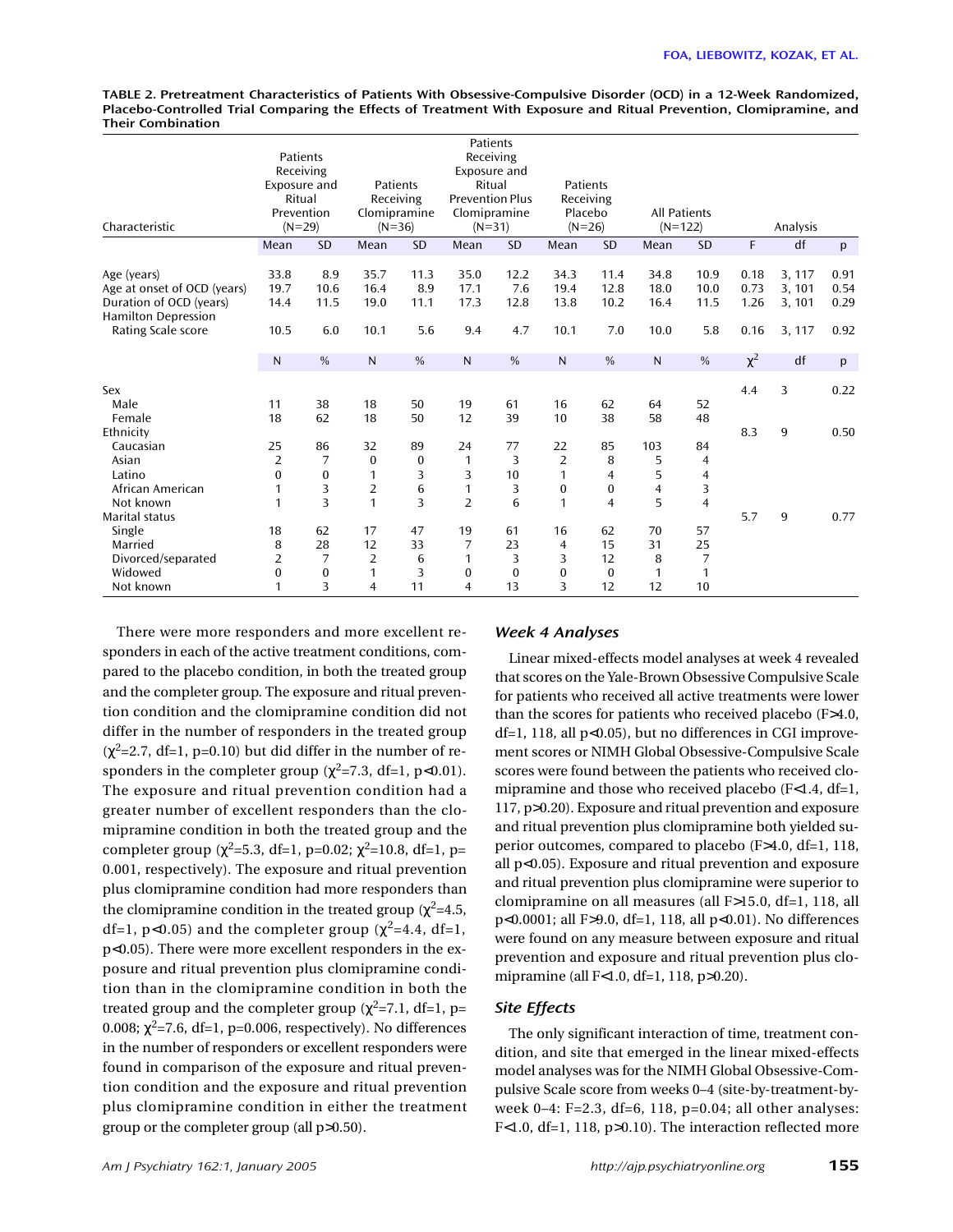**TABLE 3. Scores on Primary and Secondary Outcome Measures of Patients With Obsessive-Compulsive Disorder in a 12- Week Randomized, Placebo-Controlled Trial Comparing the Effects of Treatment With Exposure and Ritual Prevention, Clomipramine, and Their Combinationa**

| Measure and Time of Assessment                                     | <b>Patients Receiving</b><br><b>Exposure and Ritual</b><br>Prevention |                         | <b>Patients Receiving</b><br>Clomipramine |          |                           | <b>Patients Receiving</b><br><b>Exposure and Ritual</b><br><b>Prevention Plus</b><br>Clomipramine |              |                           | <b>Patients Receiving</b><br>Placebo |          |                                  |                            |
|--------------------------------------------------------------------|-----------------------------------------------------------------------|-------------------------|-------------------------------------------|----------|---------------------------|---------------------------------------------------------------------------------------------------|--------------|---------------------------|--------------------------------------|----------|----------------------------------|----------------------------|
|                                                                    | $\mathsf{N}$                                                          | Mean                    | <b>SD</b>                                 | N        | Mean                      | <b>SD</b>                                                                                         | $\mathsf{N}$ | Mean                      | <b>SD</b>                            | N.       | Mean                             | <b>SD</b>                  |
| Number of subjects<br>Week 0<br>Week 12<br>Yale-Brown Obsessive    | 29<br>21                                                              |                         |                                           | 36<br>27 |                           |                                                                                                   | 31<br>19     |                           |                                      | 26<br>20 |                                  |                            |
| Compulsive Scale score<br>Week 0<br>Week 12                        |                                                                       | 24.6<br>$11.0_a$        | 4.8<br>7.9                                |          | 26.3<br>18.2 <sub>h</sub> | 4.4<br>7.8                                                                                        |              | 25.4<br>10.5 <sub>a</sub> | 4.6<br>8.2                           |          | 25.0<br>22.2 <sub>c</sub>        | 4.0<br>6.4                 |
| Clinical Global Impression (CGI)<br>severity scale score<br>Week 0 |                                                                       | 4.8                     | 0.9                                       |          | 5.1                       | 0.8                                                                                               |              | 4.9                       | 0.6                                  |          | 5.0                              | 0.8                        |
| Week 12<br>NIMH Global Obsessive-<br>Compulsive Scale score        |                                                                       | 2.7 <sub>a</sub>        | 1.3                                       |          | 4.1 <sub>b</sub>          | 1.3                                                                                               |              | 2.9 <sub>a</sub>          | 1.2                                  |          | 4.7 <sub>c</sub>                 | 0.8                        |
| Week 0<br>Week 12                                                  |                                                                       | 9.1<br>4.3 <sub>a</sub> | 1.6<br>3.0                                |          | 9.0<br>7.1 <sub>b</sub>   | 1.3<br>2.4                                                                                        |              | 9.3<br>4.7 <sub>a</sub>   | 1.6<br>2.8                           |          | 8.9<br>8.8 <sub>c</sub>          | 1.5<br>1.8                 |
|                                                                    |                                                                       | N                       | $\frac{0}{0}$                             |          | $\mathsf{N}$              | %                                                                                                 |              | N.                        | $\%$                                 |          | $\mathsf{N}$                     | $\%$                       |
| CGI improvement scale scoreb<br>Treated subjects at week 12        |                                                                       |                         |                                           |          |                           |                                                                                                   |              |                           |                                      |          |                                  |                            |
| 1<br>$\overline{2}$<br>>2                                          |                                                                       | 12<br>6<br>11           | 41 <sub>a</sub><br>21<br>38               |          | 5<br>10<br>21             | 14 <sub>h</sub><br>28<br>58                                                                       |              | 13<br>8<br>9              | 43 <sub>a</sub><br>27<br>30          |          | 0<br>$\overline{2}$<br>24        | 0 <sub>c</sub><br>8<br>92  |
| Completers at week 12                                              |                                                                       |                         |                                           |          |                           |                                                                                                   |              |                           |                                      |          |                                  |                            |
| 1<br>$\overline{2}$<br>>2                                          |                                                                       | 12<br>6<br>3            | 57a<br>29<br>14                           |          | 5<br>8<br>14              | 18 <sub>b</sub><br>30<br>52                                                                       |              | 9<br>6<br>3               | $50_a$<br>33<br>17                   |          | $\bf{0}$<br>$\overline{2}$<br>18 | 0 <sub>c</sub><br>10<br>90 |

a Analyses used one-way analysis of variance, linear mixed-effects models, or generalized linear models. For all analyses, exposure and ritual prevention=exposure and ritual prevention plus clomipramine < clomipramine < placebo, where lower scores indicate better outcome. Different subscripts indicate significant differences in pairwise contrasts (p<0.05, from linear mixed models for continuous measures, general linear models for CGI improvement scale data).

 $b$  Generalized linear model analyses of CGI improvement scale scores used ordinal data (scores of 1, 2, or  $>2$ ).

change on the NIMH Global Obsessive-Compulsive Scale from weeks 0 to 4 in the exposure and ritual prevention plus clomipramine condition at the Philadelphia site than at the New York site (F=10.5, df=1, 110, p=0.002); the difference was not significant at week 12 (F=1.8, df=1, 110, p= 0.18). Also, outcome at week 12, as measured by the NIMH Global Obsessive-Compulsive Scale score, for the New York patients who received clomipramine was superior to that for the Philadelphia patients who received clomipramine (New York: mean=6.1, SD=2.8; Philadelphia: mean= 8.2, SD=1.8; F=4.8, df=1, 110, p=0.03).

#### *Pharmacotherapy Doses*

Mean daily doses during the last week in the acute phase for the treated group and the completer group were, respectively, 196 mg (SD=82) and 235 mg (SD=34) for the patients who received clomipramine, 209 mg (SD=76) and 245 mg (SD=23) for the patients who received placebo, and 163 mg (SD=65) and 194 mg (SD=48) for the patients who received exposure and ritual prevention plus clomipramine. The patients who received exposure and ritual prevention plus clomipramine received lower doses of medication than the clomipramine or placebo patients  $(p<0.05)$ in both the treated group and the completer group. Most completers who received clomipramine alone (77%) or placebo (95%) received the maximum 250 mg/day dose at week 12. In contrast, only eight completers who received exposure and ritual prevention plus clomipramine (37.5%) received the maximum 250 mg/day dose; 12.5% received 200 mg/day, and 50% received 150 mg/day.

#### *Adverse Events*

Adverse events related to medication were recorded on a symptom checklist by the psychiatrist at each visit. No data were obtained for adverse events associated with exposure and ritual prevention. Of the 36 patients who received clomipramine alone, 28 (78%) reported at least one moderate or severe side effect during the acute phase of treatment, compared to 21 (68%) of the 31 patients in the exposure and ritual prevention plus clomipramine group and 12 (46%) of the 26 patients in the placebo group. Side effects reported by more than 10% of any group are presented in Table 4. On the average, clomipramine patients experienced three side effects, and exposure and ritual prevention plus clomipramine patients experienced two side effects; the frequency of side effects was significantly higher for both groups than for the placebo group  $(p<0.05)$ .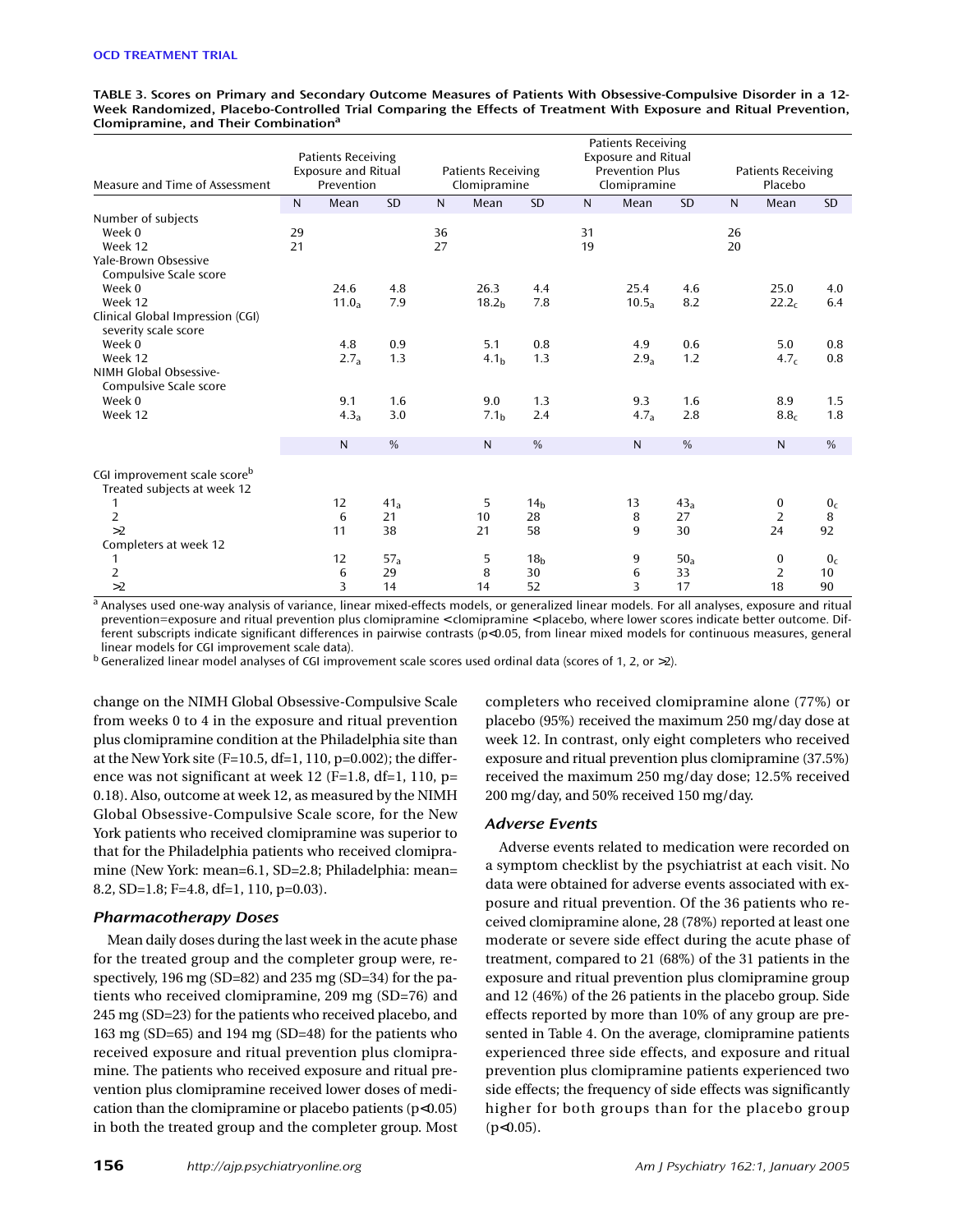**FIGURE 2. Yale-Brown Obsessive Compulsive Scale (Y-BOCS) Scores of Patients With Obsessive-Compulsive Disorder in a 12-Week Randomized, Placebo-Controlled Trial Comparing the Effects of Treatment With Exposure and Ritual Prevention, Clomipramine, and Their Combination<sup>a</sup>**



<sup>a</sup> Linear mixed-effects model analyses.

## *Patient Recruitment and Treatment Retention*

Figure 1 presents subject flow from point of initial contact. The overall dropout rate of those entering treatment was 29%. There were no differences in rates across conditions ( $\chi^2$ =1.9, df=3, p=0.58), and patients dropped for various reasons. Among the eight patients who dropped out of the exposure and ritual prevention condition, reasons for dropout were dislike of exposure (N=5), worsening OCD  $(N=1)$ , a new skin disorder  $(N=1)$ , and loss to follow-up  $(N=1)$ 1). Among the nine patients who dropped out of the clomipramine condition, reasons were side effects or medication noncompliance (N=6), dislike of medication (N=1), improvement and a desire to stop medication (N=1), and unknown reasons (N=1). Among the 12 patients who dropped out of the exposure and ritual prevention plus clomipramine condition, reasons were desire to stop exposure and ritual prevention (N=4), clomipramine side effects or noncompliance (N=6), worsening OCD (N=1), and unknown reasons  $(N=1)$ . Among the six patients who dropped out of the placebo condition, the reasons for dropout were lack of benefit (N=3), worsening symptoms  $(N=2)$ , and unknown reasons  $(N=1)$ .

Patients who dropped out of the study did not differ from completers on demographic or clinical characteristics, including OCD severity. The majority (82%) of dropouts occurred within the first 4 weeks, with no differences in the number of weeks completed before dropout across conditions or sites. However, New York had significantly more dropouts than Philadelphia (26 [43%] versus 10 [ $16\%$ ];  $\chi^2$ =10.4, df=1, p=0.001). New York had a significantly higher percentage of dropouts, compared with Philadel**TABLE 4. Moderate or Severe Side Effects Reported by Patients With Obsessive-Compulsive Disorder Who Received Medication or Placebo in a 12-Week Randomized, Placebo-Controlled Trial Comparing the Effects of Treatment With Exposure and Ritual Prevention, Clomipramine, and Their Combination**

|                                  |    | Patients<br>Receiving<br>Exposure<br>and Ritual<br>Patients<br>Prevention<br>Plus<br>Receiving<br>Clomipramine<br>Clomipramine<br>$(N=36)$<br>$(N=31)$ |    |      |    | Patients<br>Receiving<br>Placebo<br>$(N=26)$ |  |  |  |
|----------------------------------|----|--------------------------------------------------------------------------------------------------------------------------------------------------------|----|------|----|----------------------------------------------|--|--|--|
| Side Effect                      | N  | %                                                                                                                                                      | N  | %    | N  | %                                            |  |  |  |
| Dry mouth <sup>a</sup>           | 14 | 38.9                                                                                                                                                   | 8  | 25.8 | 3  | 11.5                                         |  |  |  |
| Drowsiness <sup>b</sup>          | 12 | 33.3                                                                                                                                                   | 10 | 32.3 | 3  | 11.5                                         |  |  |  |
| Sedation <sup>c</sup>            | 10 | 27.8                                                                                                                                                   | 4  | 12.9 | 1  | 3.8                                          |  |  |  |
| Sexual side effects <sup>d</sup> | 8  | 22.2                                                                                                                                                   | 12 | 38.7 | 1  | 3.8                                          |  |  |  |
| Sweating                         | 7  | 19.4                                                                                                                                                   | 2  | 6.5  | 2  | 7.7                                          |  |  |  |
| Somnolence                       | 6  | 16.7                                                                                                                                                   | 2  | 6.5  | 1  | 3.8                                          |  |  |  |
| Tremor                           | 6  | 16.7                                                                                                                                                   | 3  | 9.7  | 0  | 0.0                                          |  |  |  |
| <b>Dizziness</b>                 | 6  | 16.7                                                                                                                                                   | 4  | 12.9 | 3  | 11.5                                         |  |  |  |
| Nausea                           | 4  | 11.1                                                                                                                                                   | 0  | 0.0  | 2  | 7.7                                          |  |  |  |
| Headaches                        | 4  | 11.1                                                                                                                                                   | 2  | 6.5  | 4  | 15.4                                         |  |  |  |
| Constipation <sup>e</sup>        | 4  | 11.1                                                                                                                                                   | 10 | 32.3 | 1  | 3.8                                          |  |  |  |
| Any side effect <sup>†</sup>     | 28 | 77.8                                                                                                                                                   | 21 | 67.8 | 12 | 46.2                                         |  |  |  |

<sup>a</sup> Significant difference between the clomipramine group and the placebo group  $(x^2=5.68, df=1, p=0.02)$ .

<sup>b</sup> Significant difference between the clomipramine group and the placebo group ( $\chi^2$ =3.91, df=1, p=0.04).

<sup>c</sup> significant difference between the clomipramine group and the placebo group ( $\chi^2$ =4.40, df=1, p=0.04, with continuity correction).

d Significant difference between the exposure and ritual prevention plus clomipramine group and the placebo group ( $\chi^2$ =7.88, df=1, p=0.005, with continuity correction).

<sup>e</sup> Significant difference between the exposure and ritual prevention plus clomipramine group and the placebo group ( $\chi^2$ =5.62, df=1, p=0.02, with continuity correction) and between the exposure and ritual prevention plus clomipramine group and the clomipramine group  $(\chi^2=4.51, df=1, p=0.03)$ .

 $\frac{1}{2}$  significant difference between the clomipramine group and the placebo group ( $χ²=6.60$ , df=1, p=0.01).

phia, in the exposure and ritual prevention condition (six [54%] versus two [13%]; p<0.04, Fisher's exact test) and placebo condition (five [46%] versus none [0%]; p<0.02, Fisher's exact test) but not in the exposure and ritual prevention plus clomipramine condition (four [27%] versus eight [61%]; p=0.13, Fisher's exact test) or clomipramine condition (two [14%]versus five [29%]; p=0.41, Fisher's exact test). Eight (22%) of the 36 dropouts were responders; six of those patients were in the combined condition and two were in the clomipramine condition. Seven of these eight were at the New York site.

# **Discussion**

# *Summary of Results*

As hypothesized, after 12 weeks of treatment, all three active treatment groups differed significantly from the placebo group on all measures. Also as hypothesized, intensive exposure and ritual prevention was more effective than clomipramine. It is noteworthy that, on average, the posttreatment Yale-Brown Obsessive Compulsive Scale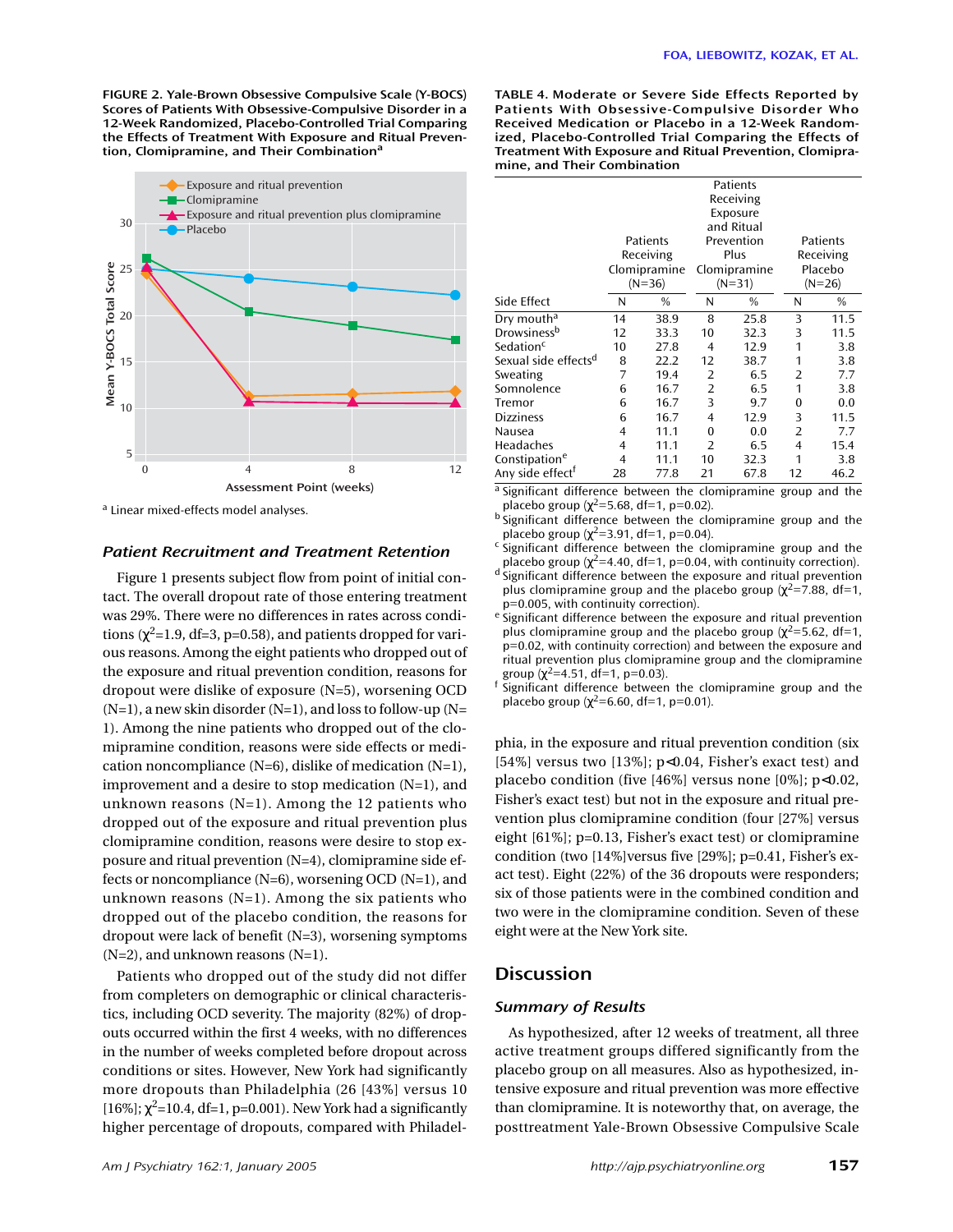scores of the clomipramine group would have qualified for entry to the study, whereas the scores of the patients who received exposure and ritual prevention would have been considered, on average, too mild to meet the entry criteria.

Our hypothesis that combined treatment would be superior to both monotherapies was only partly supported: exposure and ritual prevention plus clomipramine was superior to clomipramine alone on all outcome measures, but the combined treatment failed to show superiority over exposure and ritual prevention alone on any analyses. However, several factors may have limited the sensitivity of the present design to potential combined treatment effects: failure to maximize clomipramine doses for exposure and ritual prevention plus clomipramine patients (most patients in the combined group did not achieve maximum doses of clomipramine), the potency of intensive exposure and ritual prevention alone (leaving little room for further improvement), the practical nonlinearity of the Yale-Brown Obsessive Compulsive Scale (asymptomatic patients rarely receive scores lower than 6), and the simultaneous instigation of intensive exposure and ritual prevention and slow upward titration of clomipramine (the intensive phase of exposure and ritual prevention was completed before the 4–6 weeks needed for clomipramine action). The added benefit of clomipramine might be most evident in individuals for whom exposure and ritual prevention alone is too distressing, and pretreatment with SRIs might make exposure tasks less difficult.

Other investigations have found exposure and ritual prevention to be superior to various psychosocial comparison conditions (38–40) in groups of patients who were matched for treatment length and amount of therapist contact. Thus, nonspecific factors associated with psychotherapy probably do not account for the superiority of exposure and ritual prevention over clomipramine and placebo in the present study. Because clomipramine was also superior to placebo and its effect size was comparable to those reported in previous controlled studies of SRIs (16, 17), it cannot be argued that the present patient group was, as a whole, nonresponsive to medication (41). Thus, we conclude that the present study was a fair test of the relative and combined efficacy of exposure and ritual prevention and clomipramine.

# *Generalizability of Findings*

As in all randomized, controlled trials, the question of generalizability arises because patients have to agree to be randomly assigned to treatments rather than choose them and because exclusion criteria render the subjects somewhat different from the population of treatment seekers. Indeed, the ratio between the number of individuals who were initially assessed for eligibility and the number of completers is large, albeit consistent with that in other randomized, controlled trials comparing medication, psychosocial treatments, and their combination (42, 43). In addition to the other reasons for exclusion, refusal, or

dropout (see Figure 1), the diversity of treatments that patients were required to accept increased refusal rates because of patients' preferences. It is important to note that many patients in standard clinical care also refuse or terminate treatment prematurely; moreover, the dropout rate in our study was similar to that found in other large randomized, controlled trials with similar designs (44).

The generalizability of our findings is suggested by two results: 1) there were virtually no significant site differences, and 2) the degree of improvement for the two monotherapies and for placebo was consistent with the findings of previous studies (10, 20–22, 38, 39). The finding that exposure and ritual prevention seems to be superior to SRI pharmacotherapy for OCD is consistent with the findings of Marks et al. (18) but not with those reported by Cottraux et al. (20). The inconsistency may be related to the attenuated outcome of exposure and ritual prevention in the latter study, possibly because Cottraux et al. used a once-weekly exposure and ritual prevention program, whereas the Marks et al. study (18) and the present study used intensive (daily) exposure and ritual prevention programs. We compared our data with those from the study by Cottraux et al. (20) and found similar effect sizes for the combined and medication-alone treatments but a substantially larger effect size for exposure and ritual prevention alone in our study. Given that weekly treatment regimens such as that delivered by Cottraux et al. better reflect routine clinical practice and given that the combined treatment outcome in that study was similar to the combined treatment outcome with intensive exposure and ritual prevention, the findings of Cottraux et al. may point to the potential benefit for combined treatment in settings where exposure and ritual prevention is not conducted intensively.

In order to enhance generalizability to clinical practice, we intentionally allowed session length and visit frequency to vary between the exposure and ritual prevention and the medication-only conditions, as they would in clinical practice. As a result, we cannot exclude the possibility that the differential session length and visit frequency for the exposure and ritual prevention condition and the clomipramine condition account for the superiority of exposure and ritual prevention in the current study. Other studies of intensive exposure and ritual prevention that have carefully controlled for time have found clear evidence of a specific exposure and ritual prevention effect (39), however, and thus we felt that repeating this experiment here at the expense of external validity was unwarranted scientifically.

With respect to generalizability of the present findings to nonresearch contexts, the data are encouraging although by no means definitive. Philadelphia outpatients who refused or were ineligible for randomized, controlled trials but who received exposure and ritual prevention on an outpatient fee-for-service basis achieved substantial symptom reduction that was comparable to that reported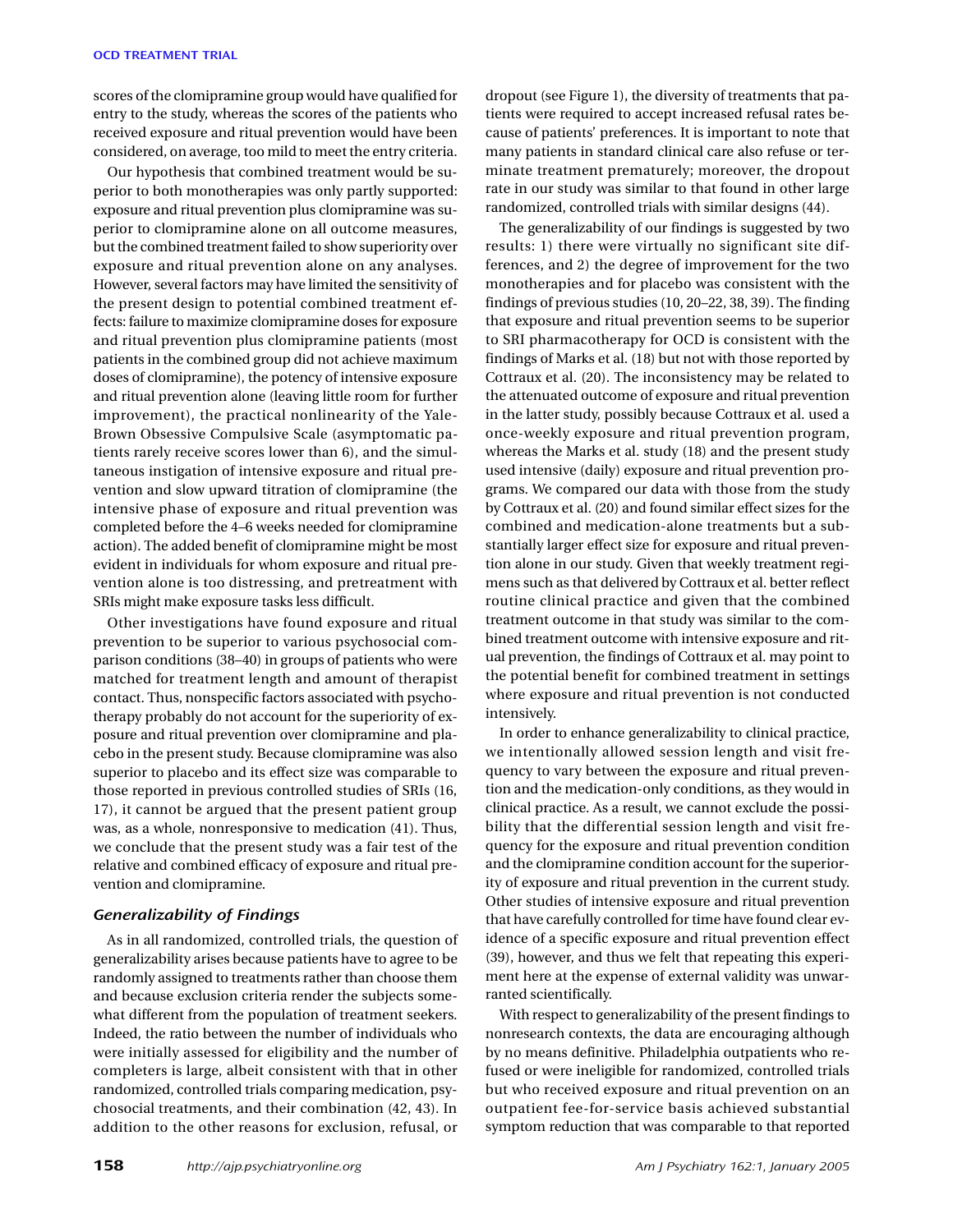in randomized, controlled trials of exposure and ritual prevention (45). Thus, the benefits of exposure and ritual prevention are not restricted to those who receive treatment in carefully controlled randomized trials. However, whether exposure and ritual prevention would retain its superiority over medication in nonexpert clinics is unknown.

Patients with comorbid depression were excluded from this study. Such exclusion is the rule rather than the exception in OCD studies, especially those involving medication, in order to eliminate the possibility that the medication affects OCD symptoms by its effects on depression (18). In earlier trials, the effects of clomipramine were studied in depressed and nondepressed OCD patients with no difference in outcome (10, 46), and only the most severely depressed patients (the upper 10th percentile) appeared less responsive to exposure and ritual prevention (47). Nevertheless, it is possible that for patients who have both OCD and depression, combined treatment or medication monotherapy would fare better than they did here.

## *Implications for Care*

Many OCD patients benefit from SRI medications that are widely available and require less time commitment and efforts than exposure and ritual prevention. The average effect of medication still leaves many patients clinically symptomatic, however. Because, on average, patients who received both treatments (despite receiving less medication) benefited more than those who received medication only, exposure and ritual prevention can be used to augment the benefit from medication, to reduce the use of medication for those who suffer side effects, or as a firstline treatment for those who refuse medication.

One important question addressed in this study was the transportability of treatment modalities across clinics with different expertise. Our results generally support transportability, in that there were virtually no site effects. It should be noted, however, that the expert sites provided regular supervision to the other sites throughout the study, which may have minimized any "home court" advantages.

Expertise in exposure and ritual prevention is uncommon among clinicians in the community, perhaps because typical psychotherapists, even with cognitive behavior therapy training, do not treat sufficient numbers of OCD patients to acquire the experience necessary for effective intervention for patients with difficult-to-treat OCD. One solution is to develop regional specialty clinics similar to centers for heart disease and cancer. Intensive exposure and ritual prevention is the ideal treatment model for such centers because it is suitable for patients who live too far away to commute once or twice weekly during treatment; instead, they can make short-term living arrangements in close proximity to the center and receive daily treatment for 3–4 weeks.

Furthermore, while 1-hour weekly treatments have generally produced inferior results, compared to intensive exposure and ritual prevention (48), a twice-weekly exposure and ritual prevention program that was otherwise identical to the intensive treatment studied here produced results comparable to those of intensive treatment at 3 month follow-up (49). Thus, intensive exposure and ritual prevention should be considered for patients who fail to respond to twice-weekly treatment or for those who seek treatment at expert centers.

This study began in 1990 when the only medication indicated for OCD by the U.S. Food and Drug Administration (FDA) was clomipramine. Since then, several SSRIs were approved for OCD by the FDA and are usually used before clomipramine, despite possibly being less effective, because of clomipramine's potentially more serious side effect profile (e.g., toxicity in overdose, heart block, and increased seizure risk) (16, 17). However, as argued earlier, it is reasonable to assume that the findings for clomipramine versus and combined with exposure and ritual prevention can be generalized to the SSRIs.

## *Study Limitations*

Several study limitations merit consideration, all of which resulted from changes that have occurred in standard methods for randomized, controlled trials since this trial began. First, data were not collected on patients who dropped out of treatment after randomization but before treatment, and they could not be included in last-observation-carried-forward analyses. Second, although care was taken to ensure cross-site comparability in implementing assessments and assessors met regularly to maintain reliability, formal data on interrater reliability were not collected. Third, systematic data on prior treatment history were not collected, preventing us from exploring the relationship between treatment history and outcome. Fourth, the assessments did not include instruments to measure functional impairment and quality of life that are currently in standard use in randomized, controlled trials.

The authors thank Donald F. Klein, M.D., for comments on earlier drafts of the manuscript; Ning Zhao, Ph.D., for assistance with data management; and the patients, therapists, psychopharmacologists, evaluators, and research assistants who participated in the study.

#### **References**

Presented in part in a poster session at the 155th annual meeting of the American Psychiatric Association, Philadelphia, May 18–23, 2002. Received Feb. 17, 2004; accepted March 10, 2004. From the Department of Psychiatry, University of Pennsylvania School of Medicine; New York State Psychiatric Institute, New York; Columbia University College of Physicians and Surgeons, New York; the Department of Psychiatry, Medical College of Pennsylvania, Philadelphia; and St. Boniface General Hospital, Winnipeg, Man., Canada. Address correspondence and reprint requests to Dr. Foa, Center for the Treatment and Study of Anxiety, University of Pennsylvania, 3535 Market St., Suite 600N, Philadelphia, PA 19104; foa@mail.med.upenn.edu (e-mail).

Supported by NIMH grants MH-45404 (Dr. Foa) and MH-45436 (Dr. Liebowitz).

<sup>1.</sup> Myers J, Weissman M, Tischler G, Holzer CE, Leaf PJ, Orvaschel H, Anthony JC, Boyd JH, Burke JD, Kramer M, Stoltzman R: Six-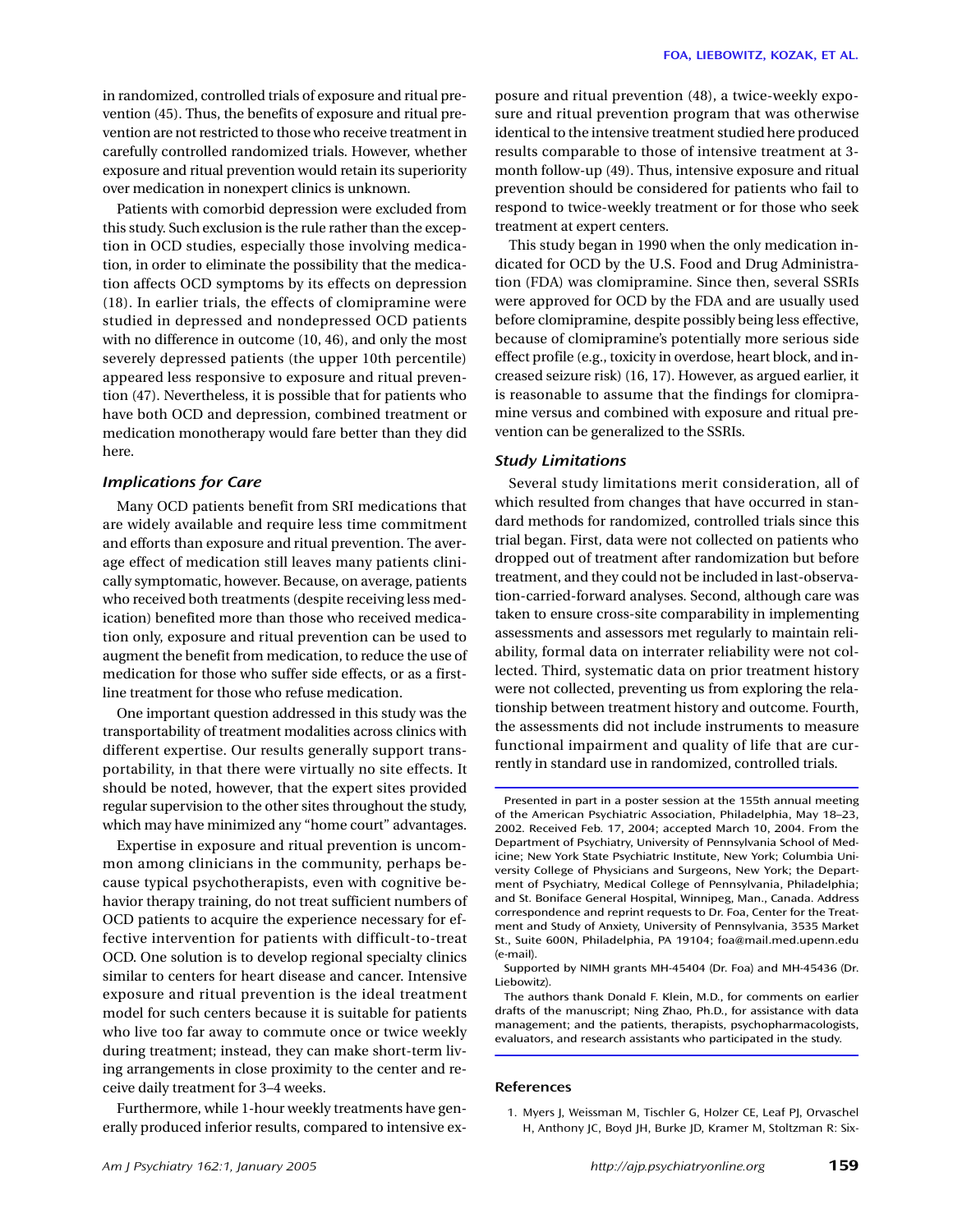month prevalence of psychiatric disorders in three communities: 1980–1982. Arch Gen Psychiatry 1984; 41:959–967

- 2. Karno M, Golding JM, Sorenson SB, Burnam MA: The epidemiology of obsessive-compulsive disorder in five US communities. Arch Gen Psychiatry 1988; 45:1094–1099
- 3. Robins LN, Helzer JE, Weissman MM, Orvaschel H: Lifetime prevalence of specific psychiatric disorders in three sites. Arch Gen Psychiatry 1984; 41:949–958
- 4. Rasmussen SA, Tsuang MT: Clinical characteristics and family history in DSM-III obsessive-compulsive disorder. Am J Psychiatry 1986; 143:317–322
- 5. Koran LM, Thienemann ML, Davenport R: Quality of life for patients with obsessive-compulsive disorder. Am J Psychiatry 1996; 153:783–788
- 6. Leon AC, Portera L, Weisman MM: The social costs of anxiety disorders. Br J Psychiatry 1995; 166(suppl 27):19–22
- 7. Riggs DS, Hiss H, Foa EB: Marital distress and the treatment of obsessive-compulsive disorder. Behav Ther 1992; 23:585–597
- 8. Meyer V: Modification of expectations in cases with obsessional rituals. Behav Res Ther 1966; 4:273–280
- 9. March JS, Frances A, Carpenter D, Kahn D: The Expert Consensus Guidelines Series: Treatment of Obsessive-Compulsive Disorder. J Clin Psychiatry 1997; 58(suppl 4)
- 10. Clomipramine Collaborative Group: Clomipramine in the treatment of patients with obsessive-compulsive disorder. Arch Gen Psychiatry 1991; 48:730–738
- 11. Greist JH, Chouinard G, DuBoff E, Halaris A, Kim SW, Koran L, Liebowitz M, Lydiard RB, Rasmussen S, White K, Sikes C: Double-blind parallel comparison of three dosages of sertraline and placebo in outpatients with obsessive-compulsive disorder. Arch Gen Psychiatry 1995; 52:289–295
- 12. Goodman WK, Price LH, Rassmussen SA, Delgado PL, Heninger GR, Charney DS: Efficacy of fluvoxamine in obsessive-compulsive disorder: a double-blind comparison with placebo. Arch Gen Psychiatry 1989; 46:36–44
- 13. Hollander E, Allen A, Steiner M, Wheadon DE, Oakes R, Burnham DB, Paroxetine OCD Study Group: Acute and long-term treatment and prevention of relapse of obsessive-compulsive disorder with paroxetine. J Clin Psychiatry 2003; 64:1113–1121
- 14. Tollefson GD, Rampey AH, Potvin JH, Jenike MA, Rush AJ, Dominguez RA, Koran LM, Shear MK, Goodman W, Genduso LA: A multicenter investigation of fixed dose fluoxetine in the treatment of obsessive-compulsive disorder. Arch Gen Psychiatry 1994; 51:559–567
- 15. Montgomery SA, Kasper S, Stein DJ, Hedegaard K, Bang LOM: Citalopram 20 mg, 40 mg and 60 mg are all effective and well tolerated compared with placebo in obsessive-compulsive disorder. Int Clin Psychopharmacol 2001; 16:75–86
- 16. Kobak KA, Greist JH, Jefferson JW, Katzelnick DJ: Behavioral versus pharmacological treatments of obsessive compulsive disorder: a meta-analysis. Outcomes Manage 1998; 136:205–216
- 17. Ackerman D, Greenland S: Multivariate meta-analysis of controlled drug studies for obsessive-compulsive disorder. J Clin Psychopharmacol 2002; 22:309–317
- 18. Marks IM, Stern RS, Mawson D, Cobb J, McDonald R: Clomipramine and exposure for obsessive-compulsive rituals. Br J Psychiatry 1980; 136:1–25
- 19. Marks IM, Lelliott P, Basoglu M, Noshirvani H, Monteiro W, Cohen D, Kasvikis Y: Clomipramine, self-exposure, and therapistaided exposure for obsessive-compulsive rituals. Br J Psychiatry 1988; 152:522–534
- 20. Cottraux J, Mollard E, Bouvard M, Marks I, Sluys M, Nury AM, Douge R, Cialdella P: A controlled study of fluvoxamine and exposure in obsessive-compulsive disorder. Int Clin Psychopharmacol 1990; 5:17–30
- 21. Hohagen F, Winkelmann G, Rasche-Rauchle H, Hand I, Koenig A, Muenchau N, Hiss H, Geiger-Kabisch C, Kaeppler C, Schramm P,
- 22. van Balkom AJLM, de Haan E, van Oppen P, Spinhoven P, Hoogduin KAL, van Dyck R: Cognitive and behavioral therapies alone and in combination with fluvoxamine in the treatment of obsessive compulsive disorder. J Nerv Ment Dis 1998; 186: 492–499
- 23. First MB, Spitzer RL, Gibbon M, Williams JBW: Structured Clinical Interview for DSM-IV Axis I Disorders, Patient Edition (SCID-P), version 2. New York, New York State Psychiatric Institute, Biometrics Research, 1996
- 24. Goodman WK, Price LH, Rasmussen SA, Mazure C, Delgado P, Heninger GR, Charney DS: The Yale-Brown Obsessive Compulsive Scale, II: validity. Arch Gen Psychiatry 1989; 46:1012–1016
- 25. Goodman WK, Price LH, Rasmussen SA, Mazure C, Fleischmann RL, Hill CL, Heninger GR, Charney DS: The Yale-Brown Obsessive Compulsive Scale, I: development, use, and reliability. Arch Gen Psychiatry 1989; 46:1006–1011
- 26. Goodman WK, Price LH: Assessment of severity and change in obsessive compulsive disorder. Psychiatr Clin North Am 1992; 15:861–869
- 27. Hiss H, Foa EB, Kozak MJ: Relapse prevention program for treatment of obsessive-compulsive disorder. J Consult Clin Psychol 1994; 62:801–808
- 28. Insel TR, Donnelly LF, Lalakea ML, Alterman IS, Murphy DL: Neurological and neuropsychological studies of patients with obsessive-compulsive disorder. Biol Psychiatry 1983; 18:741– 751
- 29. Murphy DL, Pickar D, Alterman IS: Methods for the quantitative assessment of depressive and manic behavior, in The Behavior of Psychiatric Patients. Edited by Burdock EI, Sudilovsky A, Gershon S. New York, Marcel Dekker, 1982, pp 355–392
- 30. Kim SW, Dysken MW, Kuskowski M: The Symptom Checklist-90 obsessive compulsive subscale: a reliability and validity study. Psychiatr Res 1992; 41:37–44
- 31. Black DW, Kelly M, Myers C, Noyes R Jr: Tritiated imipramine binding in obsessive-compulsive volunteers and psychiatrically normal controls. Biol Psychiatry 1990; 27:319–327
- 32. Taylor S: Assessment of obsessions and compulsions: reliability, validity, and sensitivity to treatment effects. Clin Psychol Rev 1995; 15:261–296
- 33. Hamilton M: A rating scale for depression. J Neurol Neurosurg Psychiatry 1960; 23:56–62
- 34. Hedlund J, Vieweg B: The Hamilton Rating Scale for Depression: a comprehensive review. J Operational Psychiatry 1979; 10:149–165
- 35. Kozak MJ, Foa EB: Mastery of Obsessive-Compulsive Disorder: A Cognitive Behavioral Approach. San Antonio, Tex, Graywind Publications, 1997
- 36. Gibbons RD, Hedeker D, Elkin I, Waternaux C, Kraemer HC, Greenhouse JB, Shea MT, Imber SD, Sotsky SM, Watkins JT: Some conceptual and statistical issues in analysis of longitudinal psychiatric data. Arch Gen Psychiatry 1993; 50:739–750
- 37. Nich C, Carroll K: Now you see it, now you don't: a comparison of traditional versus random-effects regression models in the analysis of longitudinal follow-up data from a clinical trial. J Consult Clin Psychol 1997; 65:252–261
- 38. Fals-Stewart W, Marks AP, Schafer J: A comparison of behavioral group therapy and individual behavior therapy in treating obsessive-compulsive disorder. J Nerv Ment Dis 1993; 181:189– 193
- 39. Lindsay M, Crino R, Andrews G: Controlled trial of exposure and response prevention in obsessive-compulsive disorder. Br J Psychiatry 1997; 171:135–139